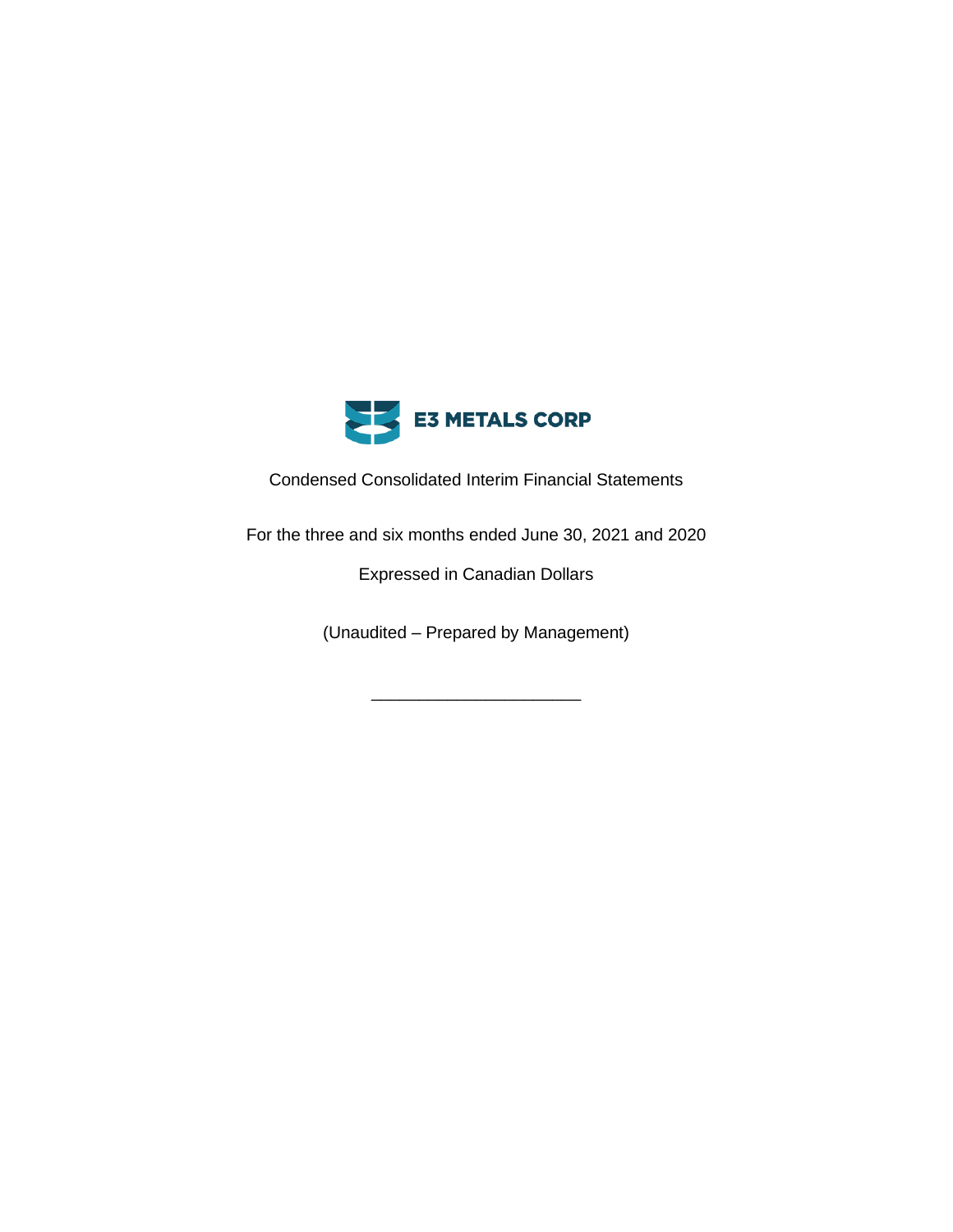

# **NOTICE TO READER**

Under National Instrument 51-102, Part 4, subsection 4.3(3)(a), if an auditor has not performed a review of the condensed consolidated interim financial statements, they must be accompanied by a notice indicating that the condensed consolidated interim financial statements have not been reviewed by an auditor.

The accompanying unaudited condensed consolidated interim financial statements of the Company have been prepared by management and approved by the Audit Committee and Board of Directors of the Company.

The Company's independent auditors have not performed a review of these condensed consolidated interim financial statements in accordance with the standards established by the Chartered Professional Accountants of Canada for a review of the condensed consolidated interim financial statements by an entity's auditors.

August 26, 2021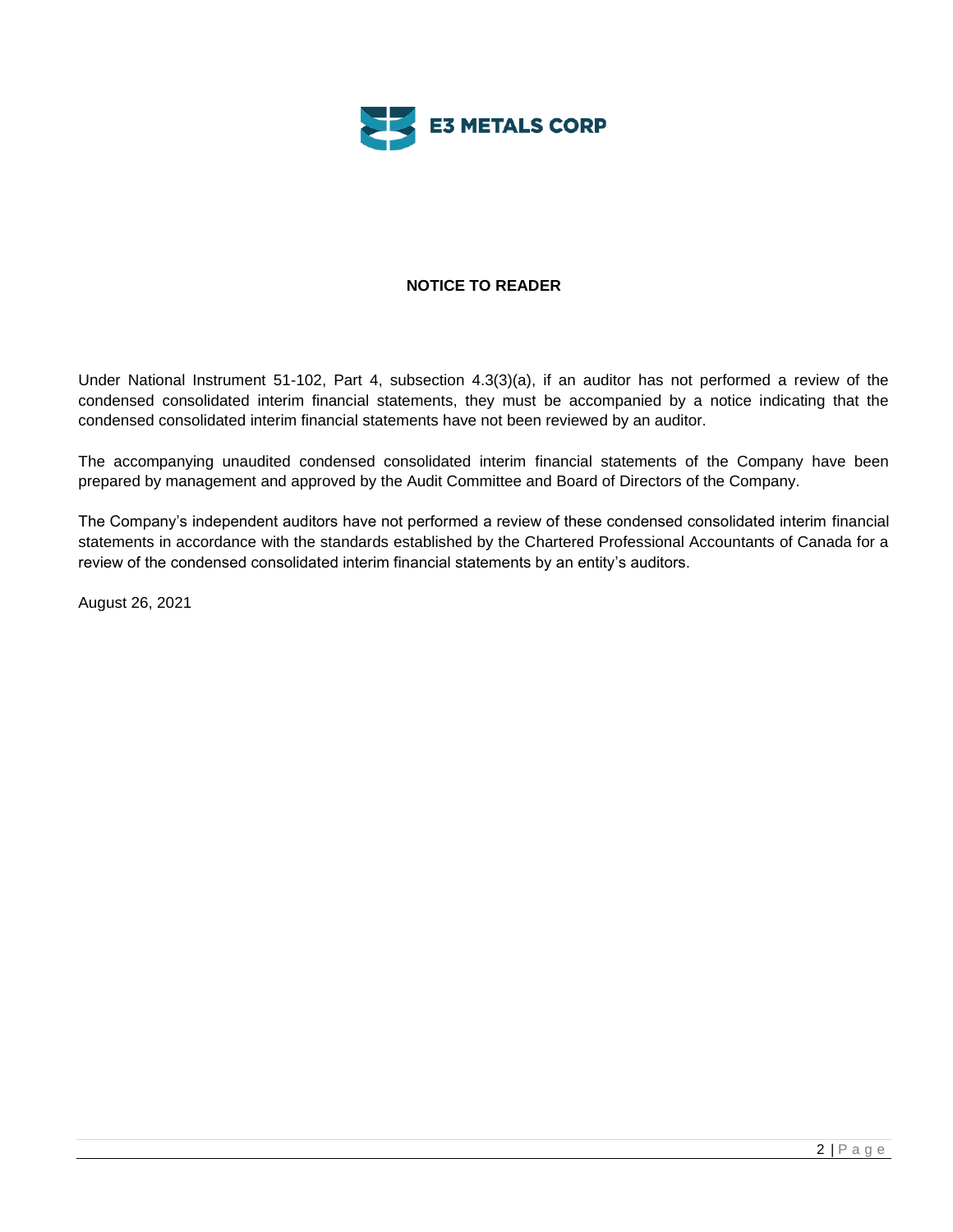

Condensed Consolidated Interim Statements of Financial Position (Expressed in Canadian Dollars – Unaudited)

|                                                      |                           |                | June 30, December 31, |
|------------------------------------------------------|---------------------------|----------------|-----------------------|
|                                                      |                           | 2021           | 2020                  |
|                                                      | <b>Notes</b>              | (unaudited)    | (audited)             |
| Assets                                               |                           |                |                       |
|                                                      |                           |                |                       |
| Current assets:                                      |                           |                |                       |
| Cash                                                 |                           | \$13,602,644   | \$<br>6,467,377       |
| Restricted cash                                      |                           |                | 221,795               |
| Receivables                                          | $\ensuremath{\mathsf{3}}$ | 102,761        | 52,929                |
| Prepaids                                             | 4                         | 137,494        | 115,240               |
|                                                      |                           | 13,842,899     | 6,857,341             |
| Property and equipment                               | 5                         | 59,583         | 4,797                 |
| Right-of-use asset                                   | 6                         | 291,704        | 15,333                |
| Exploration and evaluation assets                    | 7                         | 4,210,230      | 2,876,588             |
| Intangible assets                                    | 8                         | 1,647,926      | 886,687               |
| <b>Total Assets</b>                                  |                           | \$20,052,342   | \$10,640,746          |
| <b>Liabilities and Shareholders' Equity</b>          |                           |                |                       |
| <b>Current liabilities:</b>                          |                           |                |                       |
| Trade payables and accrued liabilities               |                           | \$<br>291,511  | \$<br>309,964         |
| Due to related parties<br>Lease liability short-term | 10                        | 122,524        | 65,913<br>18,306      |
|                                                      |                           | 414,035        | 394,183               |
| Long-term liabilities                                |                           |                |                       |
| Lease liability long-term                            | 10                        | 192,060        |                       |
| Long-term notes payable                              | 11                        |                | 150,000               |
| <b>Total Liabilities</b>                             |                           | 606,095        | 544,183               |
| Shareholders' equity:                                |                           |                |                       |
| Share capital                                        | 12                        | 36,972,860     | 28,052,180            |
| Contributed surplus                                  | 12                        | 5,220,406      | 3,140,573             |
| Contributed capital                                  | 9                         | 1,986,898      | 997,275               |
| Foreign currency reserve                             |                           | (75, 128)      | (75, 128)             |
| Deficit                                              |                           | (24, 658, 789) | (22,018,337)          |
|                                                      |                           | 19,446,247     | 10,096,563            |
| <b>Total Liabilities and Shareholders' Equity</b>    |                           | \$20,052,342   | \$10,640,746          |

Nature and continuance of operations (Note 1)

The accompanying notes form an integral part of these Condensed Consolidated Interim Financial Statements.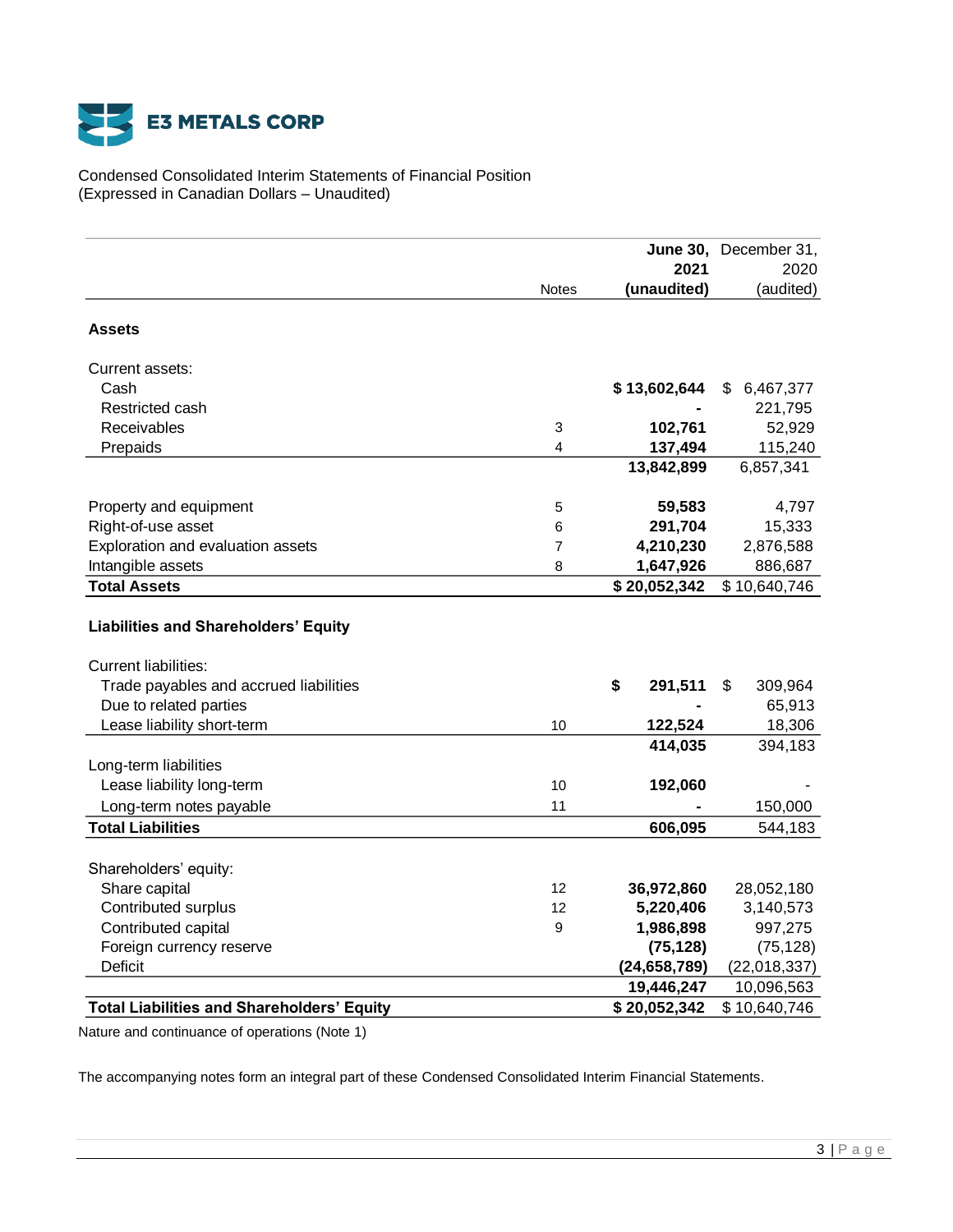

Condensed Consolidated Interim Statements of Changes in Shareholders' Equity (Expressed in Canadian Dollars– Unaudited)

|                                                                         | Number of<br><b>Shares</b> |      | Amount        |    | Contributed<br>Capital |      | Contributed<br>Surplus | <b>Foreign Currency</b><br>Reserve |      | Deficit             | <b>Total Equity</b> |
|-------------------------------------------------------------------------|----------------------------|------|---------------|----|------------------------|------|------------------------|------------------------------------|------|---------------------|---------------------|
| Balance, January 1, 2021                                                | 41,664,131                 | - \$ | 28,052,180    | S. | 997,275                | - \$ | 3,140,573              | \$<br>(75, 128)                    | - \$ | $(22,018,337)$ \$   | 10,096,563          |
| Private placement of units                                              | 6,793,300                  |      | 8,050,061     |    |                        |      |                        |                                    |      |                     | 8,050,061           |
| Exercise of stock options & warrants                                    | 4,510,975                  |      | 2,611,944     |    |                        |      |                        |                                    |      |                     | 2,611,944           |
| Reclassify contributed surplus on exercise of<br>stock options/warrants |                            |      | 431,525       |    |                        |      | (431,525)              |                                    |      |                     |                     |
| Share issue costs                                                       |                            |      | (2, 172, 850) |    |                        |      | 1,313,598              |                                    |      |                     | (859, 252)          |
| Contributed capital                                                     |                            |      |               |    | 989,623                |      |                        |                                    |      |                     | 989,623             |
| Share-based compensation                                                |                            |      |               |    |                        |      | 1,197,760              |                                    |      |                     | 1,197,760           |
| Net loss for the period                                                 |                            |      |               |    |                        |      |                        |                                    |      | (2,640,452)         | (2,640,452)         |
| <b>Balance, June 30, 2021</b>                                           | 52,968,406                 | S    | 36,972,860    | S. | 1,986,898              | \$   | 5,220,406              | \$<br>(75, 128)                    | - \$ | $(24, 658, 789)$ \$ | 19,446,247          |
| Balance, January 1, 2020                                                | 27,397,901                 | - \$ | 20,264,608 \$ |    | 997,275                | \$   | 2,760,249 \$           | (75, 128)                          | \$   | $(19,923,250)$ \$   | 4,023,754           |
| Private placement of units                                              | 3,004,500                  |      | 1,201,800     |    |                        |      |                        |                                    |      |                     | 1,201,800           |
| Value attributed to warrants issued with private<br>placement           |                            |      | (225, 337)    |    |                        |      | 225,337                |                                    |      |                     |                     |
| Finder's warrants issued with private placement                         |                            |      | (9,800)       |    |                        |      | 9,800                  |                                    |      |                     |                     |
| Exercise of stock options                                               | 75,000                     |      | 30,000        |    |                        |      |                        |                                    |      |                     | 30,000              |
| Reclassify contributed surplus on exercise of<br>stock options          |                            |      | 18,357        |    |                        |      | (18, 357)              |                                    |      |                     |                     |
| Share issue costs                                                       |                            |      | (27,010)      |    |                        |      |                        |                                    |      |                     | (27,010)            |
| Share-based compensation                                                |                            |      |               |    |                        |      | 122,148                |                                    |      |                     | 122,148             |
| Net loss for the period                                                 |                            |      |               |    |                        |      |                        |                                    |      | (774, 003)          | (774,003)           |
| <b>Balance, June 30, 2020</b>                                           | 30,477,401                 | \$   | 21,252,618    | \$ | 997,275                | S.   | 3,099,177              | \$<br>(75, 128)                    | -\$  | $(20,697,253)$ \$   | 4,576,689           |

The accompanying notes form an integral part of these Condensed Consolidated Interim Financial Statements.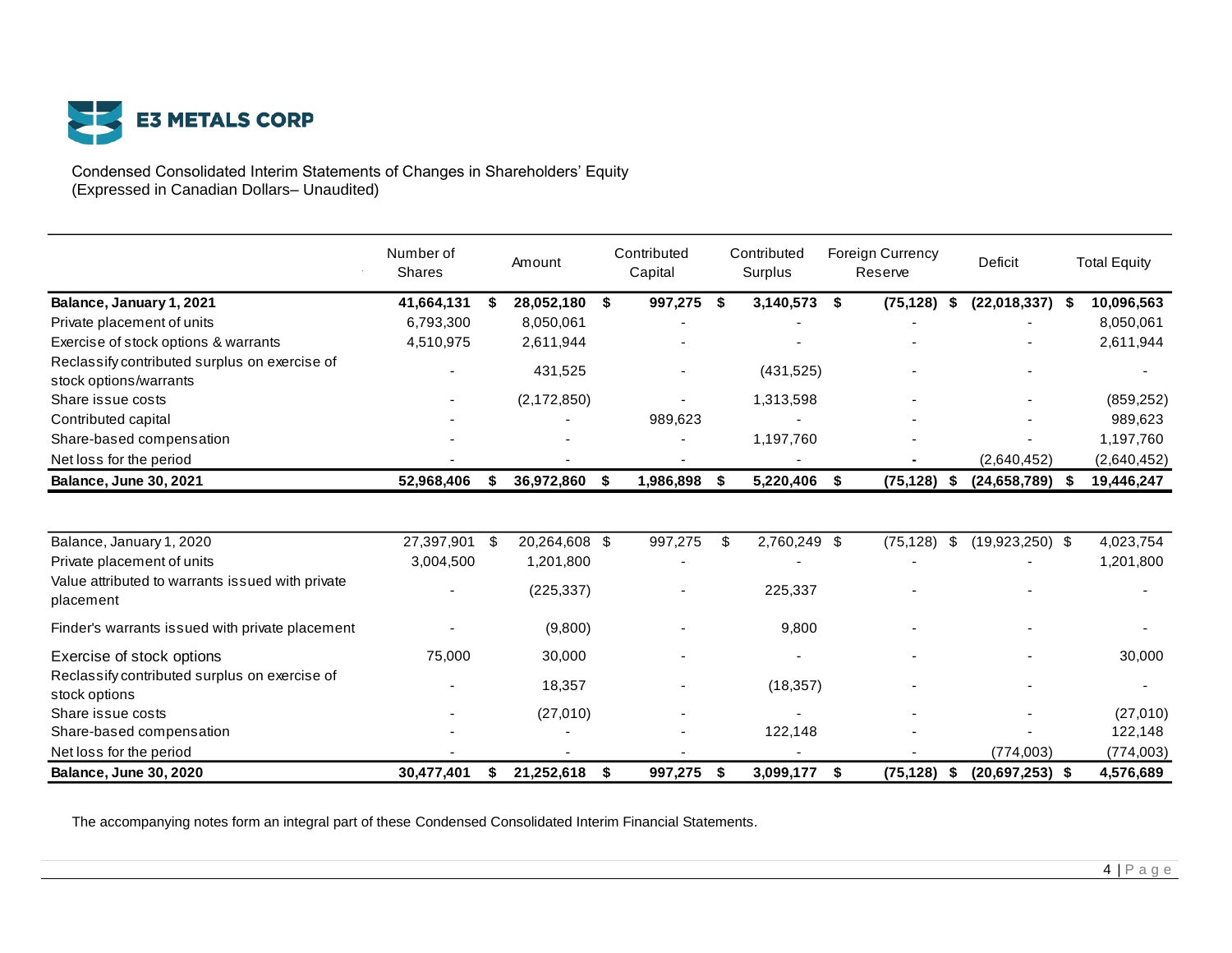

Condensed Consolidated Interim Statements of Comprehensive Loss For the three and six months ended June 30, 2021 and 2020 (Expressed in Canadian Dollars– Unaudited)

|                                          |              | Three months ended |     |                 | Six months ended |             |    |                 |
|------------------------------------------|--------------|--------------------|-----|-----------------|------------------|-------------|----|-----------------|
|                                          |              |                    |     | <b>June 30,</b> |                  |             |    | <b>June 30,</b> |
|                                          | <b>Notes</b> | 2021               |     | 2020            |                  | 2021        |    | 2020            |
|                                          |              |                    |     |                 |                  |             |    |                 |
| Expenses:                                |              |                    |     |                 |                  |             |    |                 |
| Share-based compensation                 | 12           | \$<br>232.399      | -\$ | 113,395         | \$               | 1,197,760   | \$ | 122,148         |
| Business development and marketing       |              | 230,247            |     | 90,032          |                  | 448,461     |    | 184,397         |
| Consulting fees                          |              | 186,148            |     | 25,475          |                  | 300,471     |    | 174,828         |
| Professional fees                        |              | 106,949            |     | 70,579          |                  | 235,285     |    | 57,828          |
| Wages and benefits                       |              | 146,480            |     | 52,359          |                  | 207,556     |    | 189,627         |
| General and administrative               |              | 87,598             |     | 17,993          |                  | 120,215     |    | 75,056          |
| Regulatory and transfer agent fees       |              | 20,252             |     | 10,630          |                  | 65,833      |    | 19,726          |
| Amortization                             | 5, 6         | 41,927             |     | 21,157          |                  | 60,446      |    | 29,154          |
| Realized loss (gain) on foreign exchange |              | 2,743              |     | 29,385          |                  | 8,852       |    | (39, 570)       |
| Interest on lease liability              | 10           | 4,389              |     | 295             |                  | 6,097       |    | 447             |
| Travel expenses                          |              | 3,408              |     | 313             |                  | 5,302       |    | 11,182          |
| Wages and benefits subsidy               |              |                    |     | (50, 820)       |                  |             |    | (50, 820)       |
|                                          |              | (1,062,540)        |     | (380, 793)      |                  | (2,656,278) |    | (774, 003)      |
| Interest income                          |              | (9, 472)           |     |                 |                  | (15, 826)   |    |                 |
| <b>Net Loss for period</b>               |              | (1,053,068)        |     | (380, 793)      |                  | (2,640,452) |    | (774,003)       |
|                                          |              |                    |     |                 |                  |             |    |                 |
| <b>Comprehensive Loss for period</b>     |              | \$<br>(1,053,068)  | \$  | (380, 793)      | \$               | (2,640,452) | \$ | (774,003)       |
| Loss per common share                    |              |                    |     |                 |                  |             |    |                 |
| - Basic and diluted                      |              | \$<br>(0.02)       | \$  | $(0.01)$ \$     |                  | (0.05)      | \$ | (0.03)          |
|                                          |              |                    |     |                 |                  |             |    |                 |
| Weighted average number of common shares |              |                    |     |                 |                  |             |    |                 |
| outstanding - Basic and diluted          |              | 52,846,636         |     | 30,477,401      |                  | 50,314,868  |    | 29,439,055      |

The accompanying notes form a part of these Condensed Consolidated Interim Financial Statements.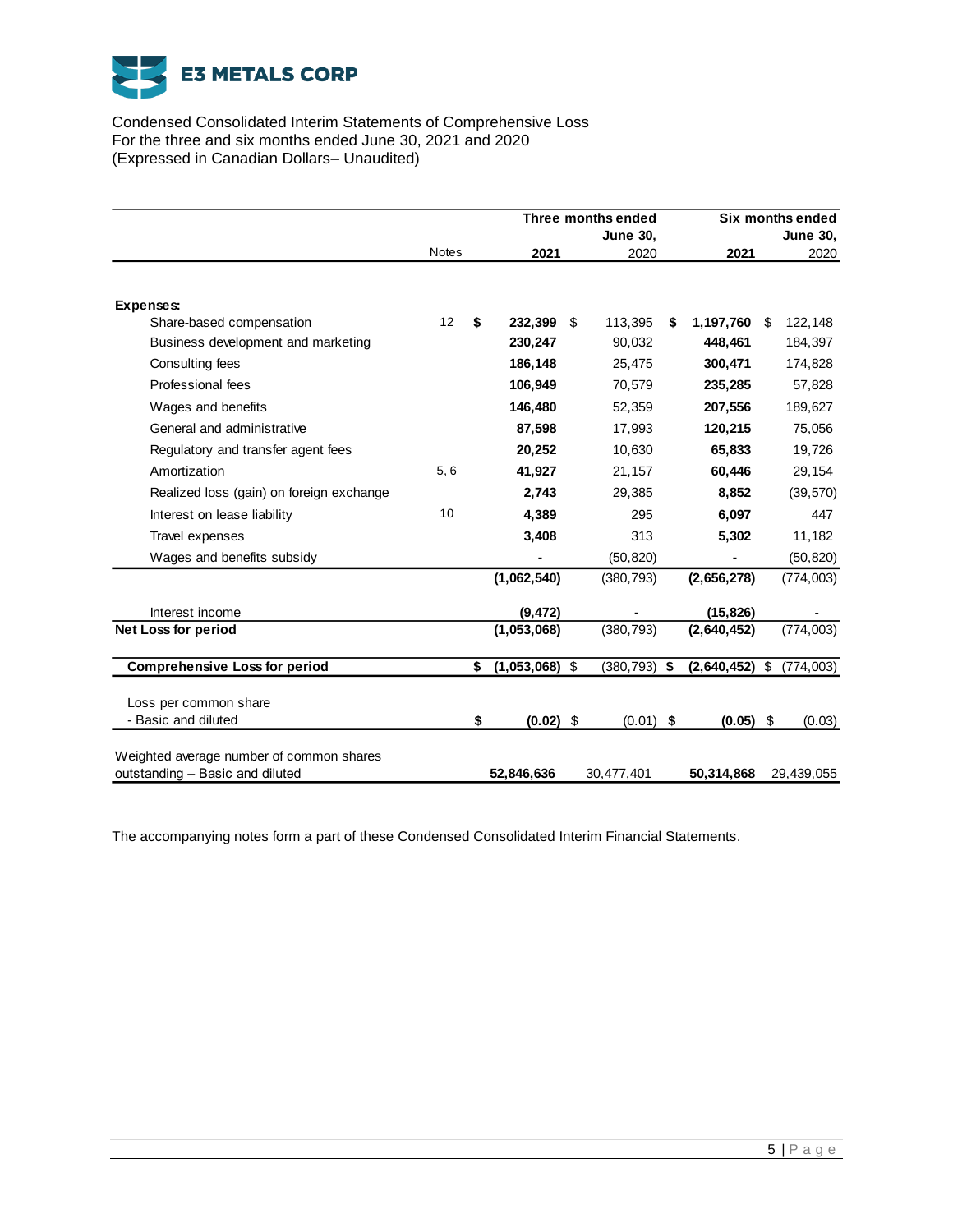

Condensed Consolidated Interim Statements of Cash Flows For the three and six months ended June 30, 2021 and 2020 (Expressed in Canadian Dollars -Unaudited)

|                                                       |              |                        | Three months ended<br><b>June 30,</b> |                  | Six months ended<br><b>June 30,</b> |
|-------------------------------------------------------|--------------|------------------------|---------------------------------------|------------------|-------------------------------------|
|                                                       | <b>Notes</b> | 2021                   | 2020                                  | 2021             | 2020                                |
| Cash provided by (used in):                           |              |                        |                                       |                  |                                     |
| Operating:                                            |              |                        |                                       |                  |                                     |
| Net loss for the period                               |              | $(1,053,068)$ \$<br>\$ | $(380, 793)$ \$                       | $(2,640,452)$ \$ | (774,003)                           |
| Items not affecting cash                              |              |                        |                                       |                  |                                     |
| Share-based compensation                              | 12           | 232,399                | 113,395                               | 1,197,760        | 122,148                             |
| Amortization                                          | 5, 6         | 41,927                 | 21,157                                | 60,446           | 29,154                              |
| Non-cash interest expense on lease liability          | 10           | 4,389                  | 295                                   | 6.097            | 447                                 |
| Change in non-cash working capital:                   |              |                        |                                       |                  |                                     |
| Receivables                                           |              | (6, 113)               | (49, 648)                             | (20, 409)        | (39,768)                            |
| Prepaids                                              | 4            | 6,594                  | 121,894                               | (22, 254)        | 24,130                              |
| Trade payables and accrued liabilities                |              | (126, 846)             | (8,350)                               | (18, 453)        | (319, 247)                          |
| Due to related parties                                |              | (19, 913)              | (4,998)                               | (65, 913)        | (11, 281)                           |
| Net cash used in operating activities                 |              | (920, 631)             | (187, 048)                            | (1,503,178)      | (968, 420)                          |
|                                                       |              |                        |                                       |                  |                                     |
| Investing:                                            |              |                        |                                       |                  |                                     |
| Intangible assets                                     | 8            | (212, 158)             | (192, 984)                            | (666, 133)       | (365, 176)                          |
| Exploration and evaluation assets                     | 7            | (1, 271, 085)          | (2,672)                               | (1, 333, 642)    | (21, 853)                           |
| Property and equipment                                | 5            | (50, 028)              |                                       | (65, 596)        |                                     |
| Acquisition of joint operations, net of cash received | 9            |                        |                                       | 221,922          |                                     |
| Net cash used in investing activities                 |              | (1,533,271)            | (195, 656)                            | (1,843,449)      | (387, 029)                          |
| Financing:                                            |              |                        |                                       |                  |                                     |
| Proceeds from private placements (net)                | 12           |                        |                                       | 7,196,460        | 1,174,790                           |
| Lease liability                                       | 10           | 13,310                 | (8, 852)                              | (35, 826)        | (16, 540)                           |
| Exercise of stock options and warrants (net)          | 12           | 439,094                |                                       | 2,606,293        | 30,000                              |
| Grants                                                |              | 550,000                |                                       | 643,172          |                                     |
| Long term notes                                       | 11           |                        |                                       | (150,000)        |                                     |
| Net cash from financing activities                    |              | 1,002,404              | (8, 852)                              | 10,260,099       | 1,188,250                           |
|                                                       |              |                        |                                       |                  |                                     |
| Change of cash during the period                      |              | (1,451,498)            | (391, 556)                            | 6,913,472        | (167, 199)                          |
| Cash, beginning of the period                         |              | 15,054,142             | 1,446,929                             | 6,689,172        | 1,222,572                           |
| Cash, end of the period                               |              | \$13,602,644           | \$<br>1,055,373<br>\$                 | 13,602,644       | \$1,055,373                         |
| Unrestricted cash                                     |              | 13,602,644<br>\$       | 431,419                               | 13,602,644       | 431,419                             |
| Restricted cash - security for credit facility        |              |                        | 28,750                                |                  | 28,750                              |
| Restricted cash - Joint operations                    | 9            |                        | 595,204                               |                  | 595,204                             |
| Cash, end of the period                               |              | 13,602,644<br>\$       | \$<br>1,055,373<br>\$                 | 13,602,644       | \$<br>1,055,373                     |

The accompanying notes form an integral part of these Condensed Consolidated Interim Financial Statements.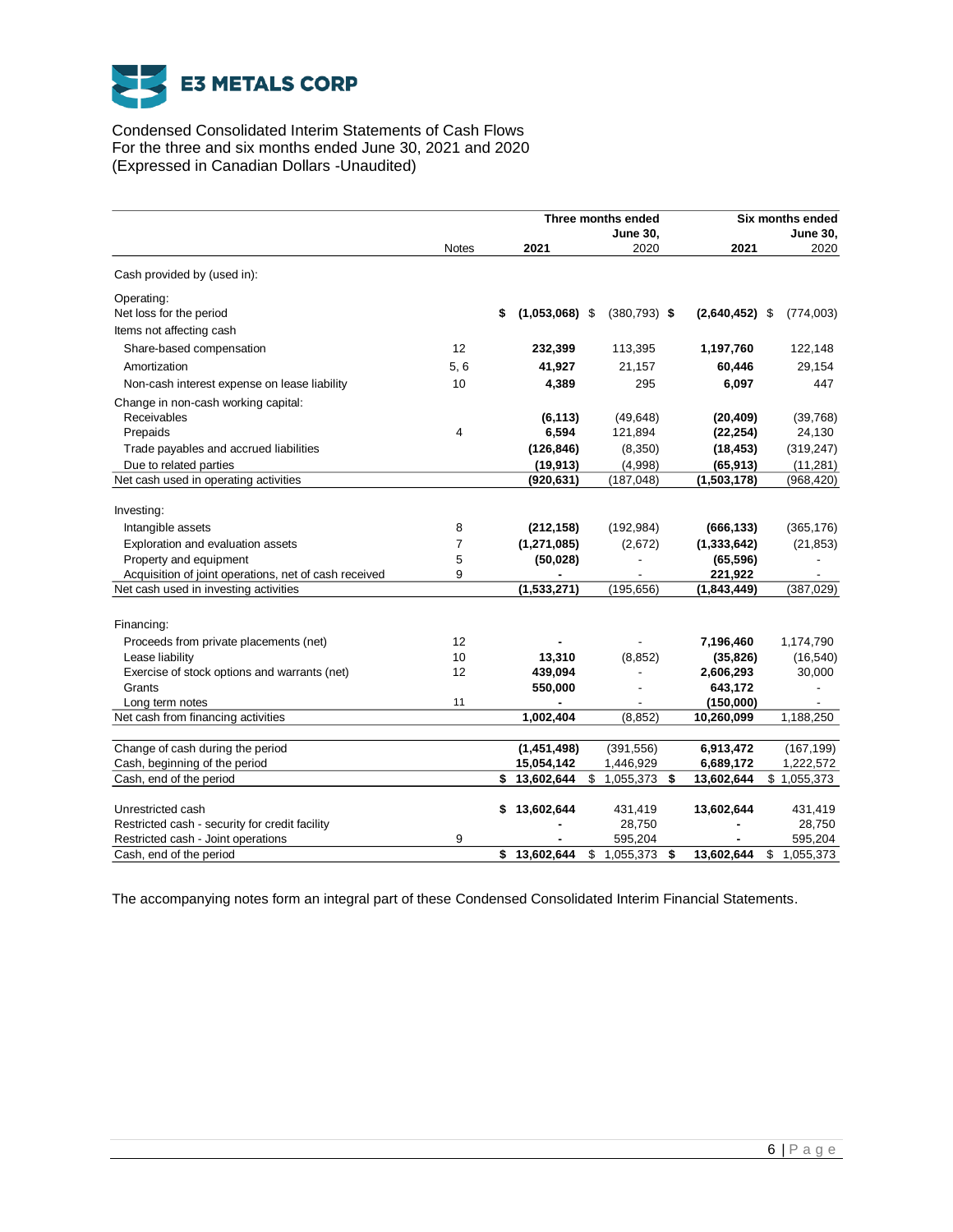

## **1. NATURE AND CONTINUANCE OF OPERATIONS**

E3 Metals Corp. ("E3 Metals" or the "Company") was incorporated on August 19, 1998 under the laws of British Columbia. The Company's shares trade on the TSX Venture Exchange (the "Exchange") under the symbol ETMC.

The Company's head office and principal address is Suite 2300, 150 9<sup>th</sup> Ave SW, Calgary, AB, T2P 3H9. The registered and records office is Suite 400, 725 Granville Street, Vancouver, BC, V7Y 1G5.

E3 Metals is a resource company with mineral properties in Alberta that is currently focused on technology development for lithium extraction from Alberta brines contained in its mineral properties.

These Condensed Consolidated Interim Financial Statements (the "financial statements") have been prepared on a going concern basis, which assumes that the Company will be able to realize its assets and discharge its liabilities in the normal course of business. Should the Company be unable to continue as a going concern, it may be unable to realize the carrying value of its assets and to meet its liabilities as they become due. These financial statements do not give effect to any adjustments to the amounts or classification of assets and liabilities which might be necessary should the Company be unable to continue as a going concern.

As at June 30, 2021, the Company is in the pre-revenue stage and has an accumulated deficit of \$24.7 million (2020 – \$22.0 million) including a net loss of \$2.6 million (2020 – \$0.8 million loss) incurred during the period ended June 30, 2021. These events and conditions indicate a material uncertainty that may cast significant doubt on the Company's ability to continue as a going concern. The Company's ability to continue as a going concern is dependent upon its ability to raise equity financing to further develop their proprietary technology and commence construction of a pilot project.

The impact of the Covid-19 pandemic on the world's financial markets may make it a significant challenge for the Company to raise new equity. On the advice of the Canadian public health authorities E3 Metals temporarily ceased all non-essential travel and implemented a work from home program for all staff. As of the date hereof, staff are working under a combined work from home/work in the office schedule and are utilizing the appropriate social distancing and other recommended or required safety protocols. Measures such as these have caused material disruption to businesses globally resulting in economic uncertainty. Global financial markets have experienced significant volatility and weakness as a consequence of this economic uncertainty. The duration and impact of the COVID-19 outbreak is unknown as this time, as is the effectiveness of interventions by governments and central banks. COVID-19 has had an impact into the timing and cost to develop the Company's pilot project due to the inability to work together in an office and the extra protocols and procedures required for all lab / technology research.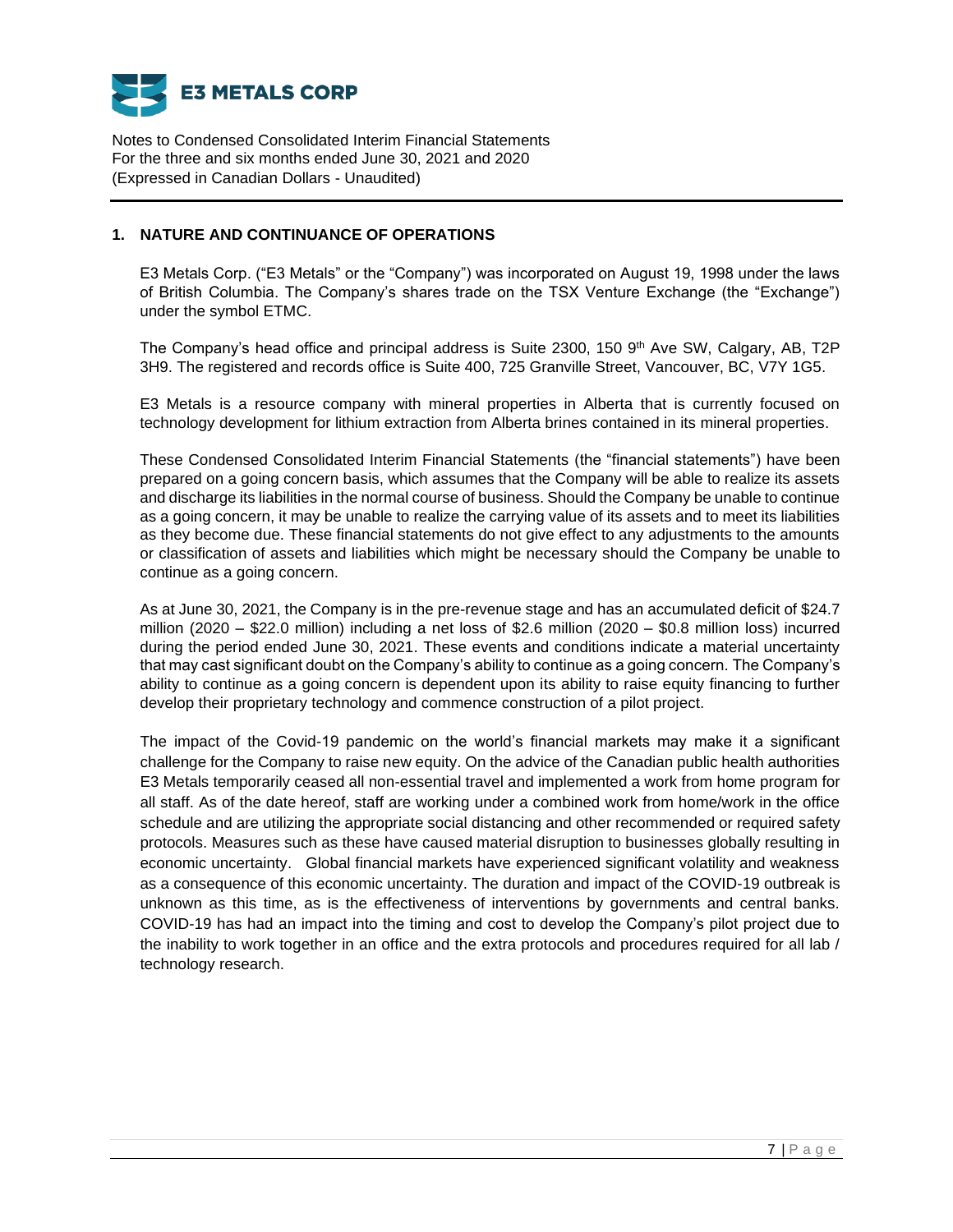

# **2. SIGNIFICANT ACCOUNTING POLICIES AND BASIS OF PREPARATION**

These financial statements were authorized for issue on August 25, 2021 by the Board of Directors of the Company.

These Condensed Consolidated Interim Financial Statements, including comparatives, have been prepared in accordance with International Financial Reporting Standards ("IFRS") as issued by the International Accounting Standards Board ("IASB") and Interpretations issued by the International Financial Reporting Interpretations Committee ("IFRIC").

## *Basis of Presentation*

These condensed consolidated interim financial statements have been prepared in accordance with International Financial Reporting Standards ("IFRS") as issued by the International Accounting Standards Board ("IASB") using International Accounting Standard ("IAS") 34: Interim Financial Reporting. These consolidated financial statements have been prepared on a historical cost basis, except for financial instruments which are measured at their estimated fair value. They do not contain all disclosures required by IFRS for annual financial statements and, accordingly, should be read in conjunction with the audited consolidated financial statements and notes thereto for the period ended December 31, 2020. The consolidated financial statements have been prepared using the same accounting policies and methods as the consolidated financial statements for the period ended December 31, 2020.

## *Consolidation*

These financial statements include the financial statements of the Company and its controlled subsidiaries. Subsidiaries are all corporations over which the Company is able directly or indirectly, to control the financial and operational policies, which is the authority usually connected with holding majority voting rights. Subsidiaries are fully consolidated from the date on which control is acquired by the Company. They are de-consolidated from the date that control by the Company ceases. The subsidiaries of the Company are as follows:

|                                                              |                             |                        | <b>Percentage owned</b> |                      |
|--------------------------------------------------------------|-----------------------------|------------------------|-------------------------|----------------------|
|                                                              | Country of<br>incorporation | Functional<br>currency | June 30,<br>2021        | December 31,<br>2020 |
| 1975293 Alberta Ltd.                                         | Canada                      | CAD                    | 100%                    | 100%                 |
| Mexigold Resources SA de CV<br>("MAU Mexico") <sup>(1)</sup> | Mexico                      | MEX                    | 100%                    | 100%                 |
| Alberta Battery Holdings Inc. <sup>(2)</sup>                 | Canada                      | CAD                    | 100%                    | 50%                  |

(1) MAU Mexico is inactive and has no assets.

(2) On January 25th, 2021 the Company acquired the remaining 50% of 2216747 Alberta Ltd. It was a jointly controlled operation, recognized using proportionate consolidation prior to the acquisition date. 2216747 Alberta Ltd. changed its name to Alberta Battery Holdings Inc. See Note 9 for further details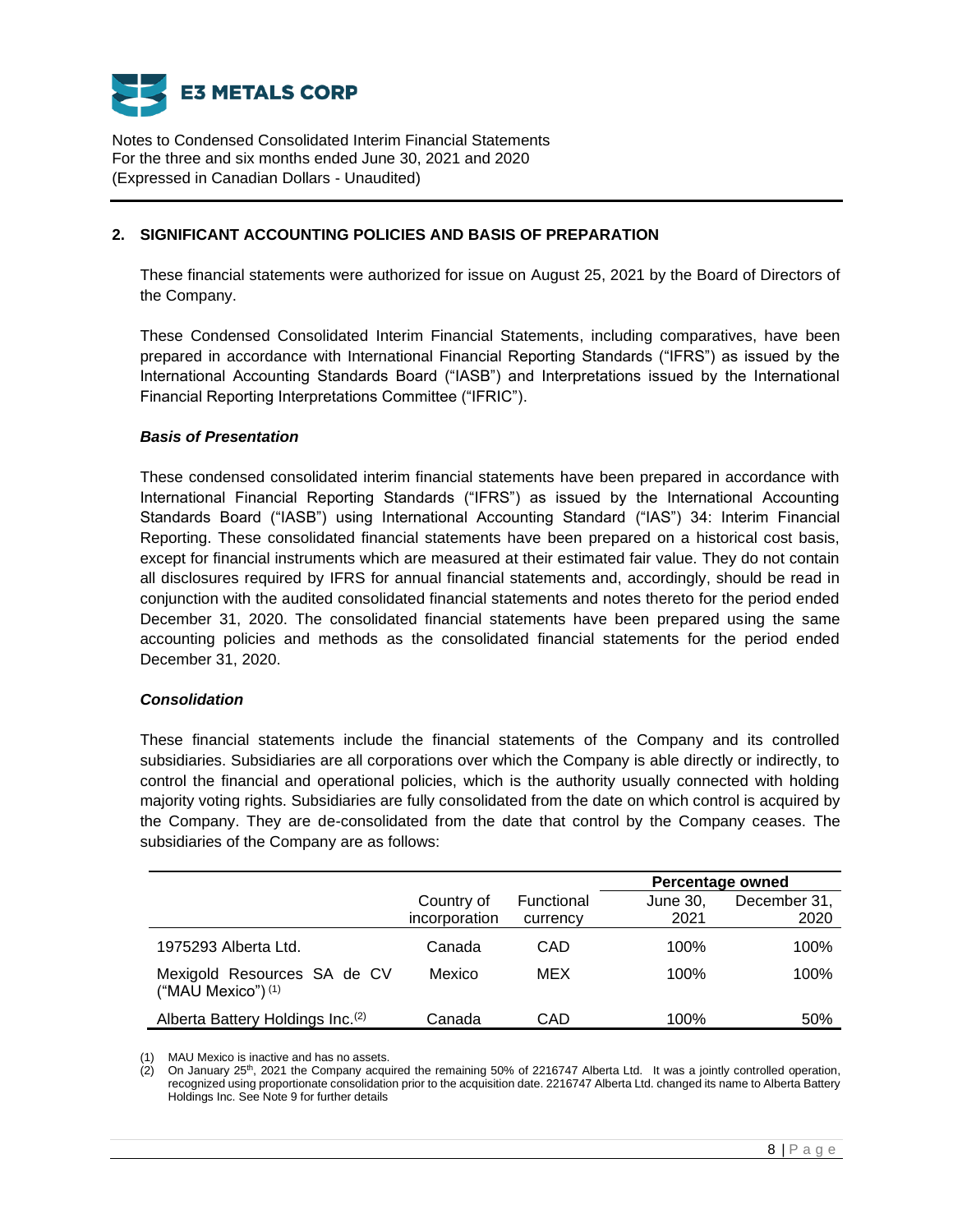

Assets, liabilities, revenues and expenses of the subsidiaries are recognized in accordance with the Company's accounting policies. Inter-company balances and transactions, including unrealized income and expenses arising from inter-company transactions, are eliminated on consolidation.

## *Significant estimates and judgments*

The preparation of financial statements in accordance with IFRS requires the Company to make estimates and judgments concerning the future. The Company's management reviews these estimates and judgments and underlying assumptions on an ongoing basis, based on experience and other factors, including expectations of future events that are believed to be reasonable under the circumstances.

Revisions to estimates are adjusted for prospectively in the period in which the estimates are revised.

Estimates and assumptions where there is significant risk of material adjustments to assets and liabilities in future accounting periods include the useful life of property and equipment, the recoverability of the carrying value of exploration and evaluation assets, fair value measurements for financial instruments, the valuation of right-of-use assets, the valuation of lease liabilities and recoverability and measurement of deferred tax assets.

# *Significant judgments*

The preparation of financial statements in accordance with IFRS requires the Company to make judgments, apart from those involving estimates, in applying accounting policies. The most significant judgments in applying the Company's financial statements include:

- the assessment of the Company's ability to continue as a going concern and whether there are events or conditions that may give rise to significant uncertainty;
- the discount rate used to in the valuation of the right-of use asset and lease liability;
- the classification of financial instruments; and
- the determination of the functional currency of the Company and its subsidiaries.

# *Significant Accounting Policies*

These condensed interim financial statements follow the same accounting principles and methods of application of those disclosed in Note 2 of the Company's annual Financial Statements as at and for the year ended December 31, 2020.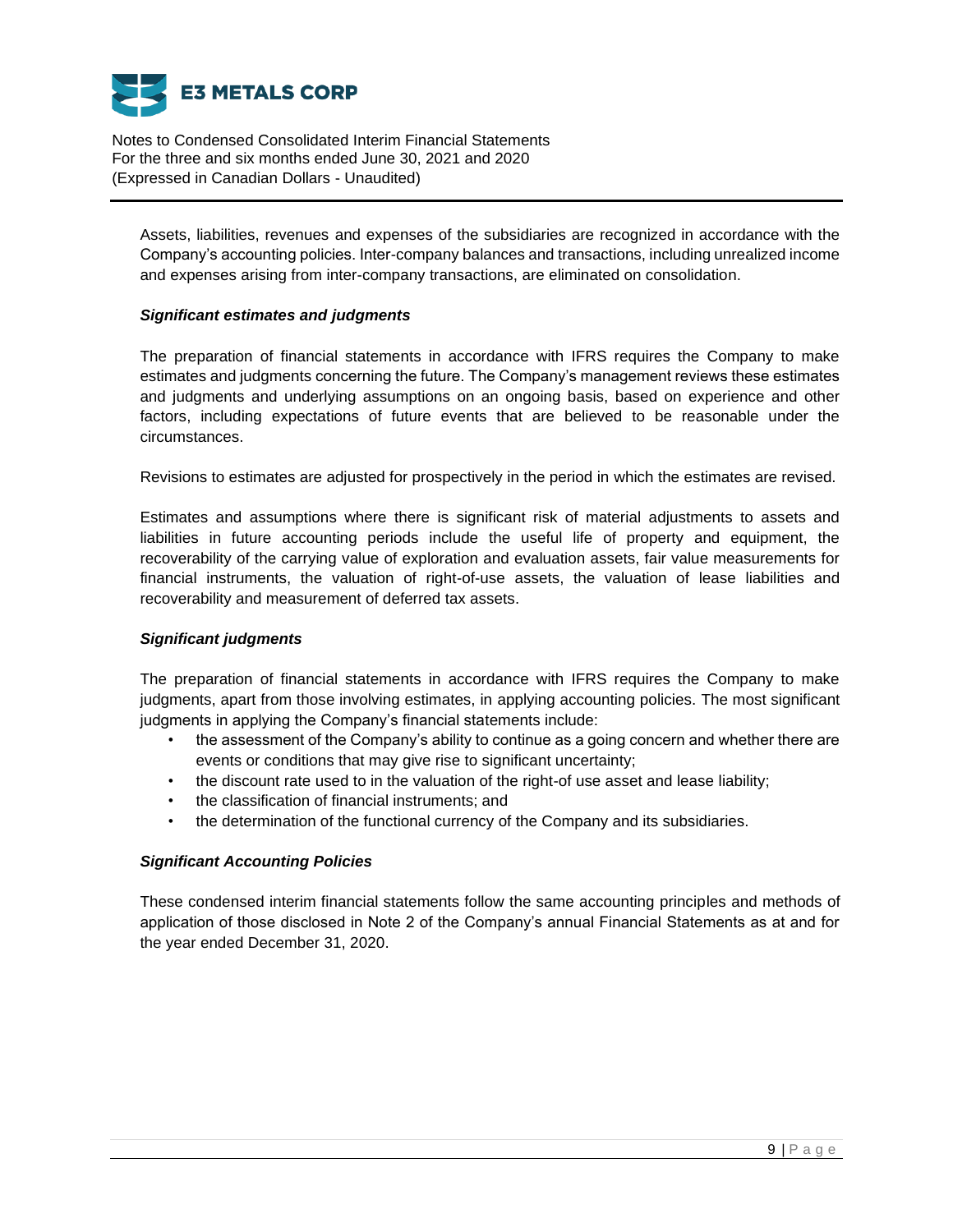

#### **3. RECEIVABLES**

Receivables consist primarily of GST input tax credits. The Company expects to realize on all outstanding receivables during the current fiscal period.

# **4. PREPAID EXPENSES**

Prepaid expenses consist of various payments that will be amortized over the monthly periods which they relate to:

|                                                                                                                          |   | <b>June 30,</b><br>2021             | December 31,<br>2020                       |
|--------------------------------------------------------------------------------------------------------------------------|---|-------------------------------------|--------------------------------------------|
| Deposits on office & lab leases<br>Insurance<br>Marketing and business development<br>Prepaid expenses and subscriptions |   | 14.226<br>2,132<br>42,386<br>78,750 | \$<br>18,552<br>13,520<br>23,986<br>59,182 |
|                                                                                                                          | S | 137.494                             | 115.240                                    |

Reclassified \$28,750 GIC from restricted cash to prepaid expenses for current and prior year for presentation purposes as a deposit for corporate credit card.

## **5. PROPERTY AND EQUIPMENT**

|                      | Computer<br>Equipment | Furniture | Softw are<br>Licenses    | Leasehold<br><b>Improvements</b> | Total   |
|----------------------|-----------------------|-----------|--------------------------|----------------------------------|---------|
| Cost:                |                       |           |                          |                                  |         |
| At December 31, 2020 | 23,509                | 2,760     | 27,428                   | 2,308                            | 56,005  |
| Additions            | 29,198                | 27,445    | 8,953                    |                                  | 65,596  |
| Disposal             |                       |           | $\overline{\phantom{a}}$ |                                  |         |
| At June 30, 2021     | 52,707                | 30,205    | 36,381                   | 2,308                            | 121,601 |
| Amortization:        |                       |           |                          |                                  |         |
| At December 31, 2020 | 19,984                | 1,488     | 27,428                   | 2,308                            | 51,208  |
| Amortization         | 4,916                 | 1,479     | 4,415                    |                                  | 10,810  |
| At June 30, 2021     | 24,900                | 2,967     | 31,843                   | 2,308                            | 62,018  |
| Net book value:      |                       |           |                          |                                  |         |
| At December 31, 2020 | 3,525                 | 1,272     |                          |                                  | 4,797   |
| At June 30, 2021     | 27,807                | 27,238    | 4,538                    |                                  | 59,583  |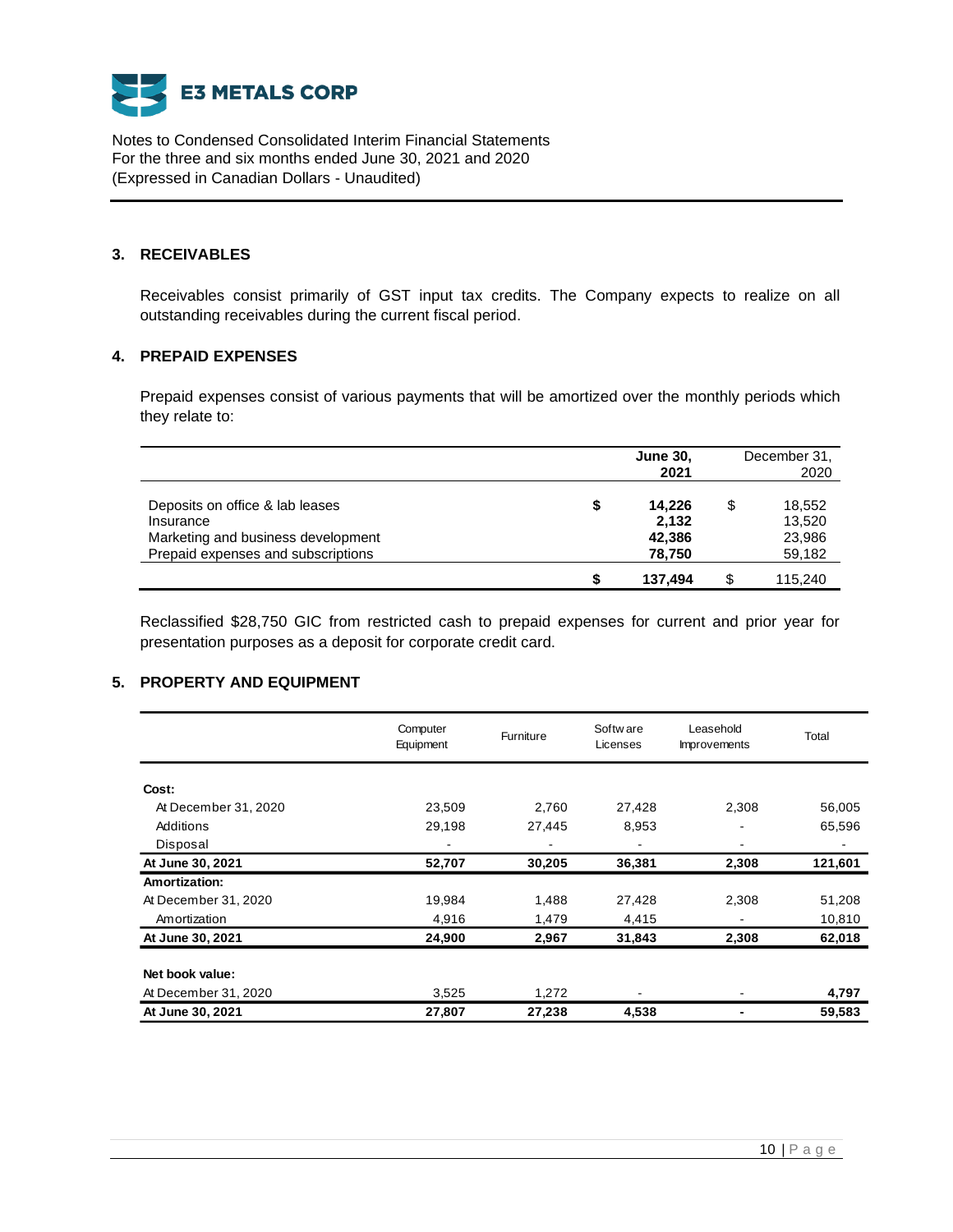

## **6. RIGHT-OF-USE ASSETS**

|                              | <b>June 30,</b><br>2021 | December 31,<br>2020 |
|------------------------------|-------------------------|----------------------|
| Balance, beginning of period | 15,333<br>\$            | 11,433               |
| Additions                    | 326,007                 | 42,934               |
| Current period amortization  | (49, 636)               | (39, 034)            |
|                              | 291,704                 | 15,333               |

# **7. EXPLORATION AND EVALUATION ASSETS**

The following table summarizes the Company's E&E asset expenditures as at June 30, 2021:

| <b>Acquisition Costs:</b>     |                 |
|-------------------------------|-----------------|
| Balance December 31, 2020     | 1,672,759       |
| Addition                      | 1,105,959       |
| <b>Balance, June 30, 2021</b> | \$<br>2,778,718 |
| <b>Exploration Costs:</b>     |                 |
| Balance, December 31, 2020    | \$<br>1,203,829 |
| Addition                      | 227,683         |
| <b>Balance, June 30, 2021</b> | \$<br>1,431,512 |
| Total, December 31, 2020      | \$<br>2,876,588 |
| <b>Total, June 30, 2021</b>   | 4,210,230       |

## **8. INTANGIBLE ASSETS**

|                             |    | <b>June 31,</b> | December 31,  |
|-----------------------------|----|-----------------|---------------|
|                             |    | 2021            | 2020          |
| Opening balance             | \$ | 886,687         | \$<br>236,945 |
| Consultants                 |    | 251,107         |               |
| Other expenditures          |    | 211,347         | -             |
| IP development expenditures |    | 941,957         | 649,742       |
| Grants                      |    | (643, 172)      |               |
| Balance, end of year        | S  | 1,647,926       | \$<br>886,687 |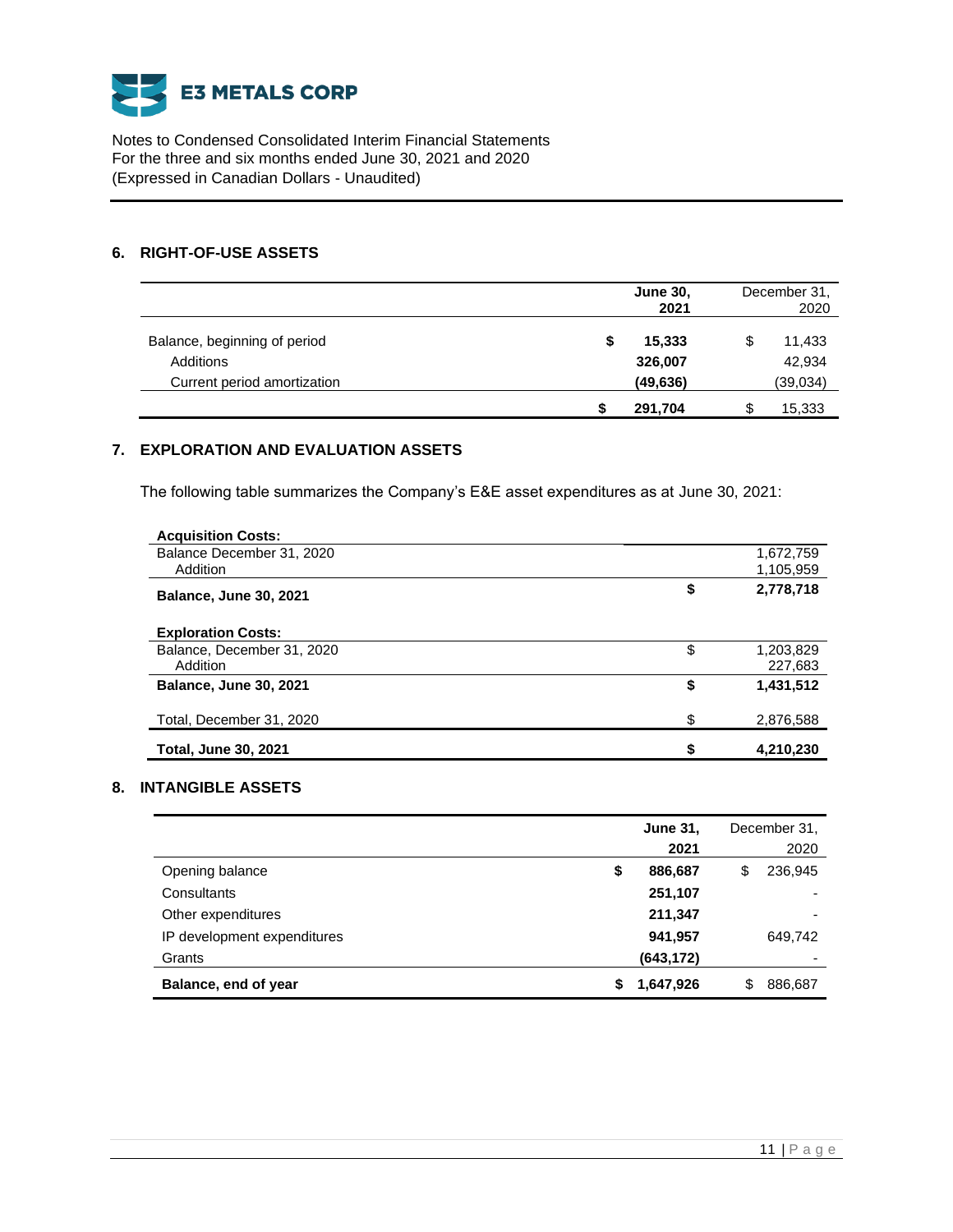

## **9. JOINT OPERATION**

Under the terms of the USA entered into in September 2019 with FMC Lithium USA Corp ("Livent"), E3 purchased fifty (50) common shares of 2216747 Alberta Ltd. ("Devco), representing a 50% ownership of the company. In addition, E3 granted Devco a perpetual, exclusive, royalty-free intellectual property license. The Company's intellectual property consists of its proprietary Ion-Exchange technology

On October 12, 2019, Livent contributed US \$1.5 million (approximately CAD \$2.0 million) to Devco which is being used to fund the development work being conducted through Devco. Livent has no recourse to demand repayment of the contribution; therefore the Company's share of contribution has been recognized within equity. The contribution, however, is restricted to jointly approved expenditures of Devco. At December 31, 2020, the Company share of cash restricted to jointly approved Devco expenditures was \$0.2 million. In accordance with IFRS 11 – Joint Arrangements, the Company's investment is considered a joint operation. As a result, the Company's recognized its share of the jointly held assets and liabilities as well as its share of the jointly incurred expenses relating to the ownership of Devco.

On January 25, 2021 Livent withdrew from the joint operation with E3 Metals. The exit from the joint operation followed the Unanimous Shareholder Agreement with the following predetermined terms:

• E3 exercised the right to purchase the property and equipment in Devco (which amounted to \$4,960)

• All Devco Intellectual Property and developments was transferred by Devco to E3 for USD \$1.00

• After the completion of the sale and distributions, E3 purchased and Livent sold all of its common shares of Devco to E3 for USD \$1.00 free and clear of all Encumbrances

• Any remaining funds from Livent's Contribution of Capital held in Devco shall be for the sole benefit of Devco.

E3 has accounted for the acquisition of the assets from Devco as an asset acquisition. The fair value of the assets were based on the cost approach as prescribed in IFRS 13 (Cash \$0.2 million, GST Receivable \$29,423, and Intangible assets \$0.7 million). The difference between the consideration paid and assets were recorded as an offset to contributed capital.

The following summarizes the amounts included in the Company's financial statements as a result of the Devco consolidation:

|                       | Jun 30, 2021            |              | Dec 31, 2020      |              |
|-----------------------|-------------------------|--------------|-------------------|--------------|
|                       | <b>E3 Metals - 100%</b> | Devco - 100% | $E3$ Metals - 50% | Devco - 100% |
| Cash                  | 135                     | 135          | 221,795           | 443,590      |
| <b>GST</b> receivable | 58.844                  | 58.844       | 29.422            | 58,844       |
| Intangible assets     | 1.481.519               | 1,481,519    | 738.279           | 1,476,558    |
| Contributed capital   | 1,994,551               | 1,994,551    | 997,275           | 1,994,551    |
| Current year deficit  | (7,256)                 | (7,256)      | (7, 845)          | (15,691)     |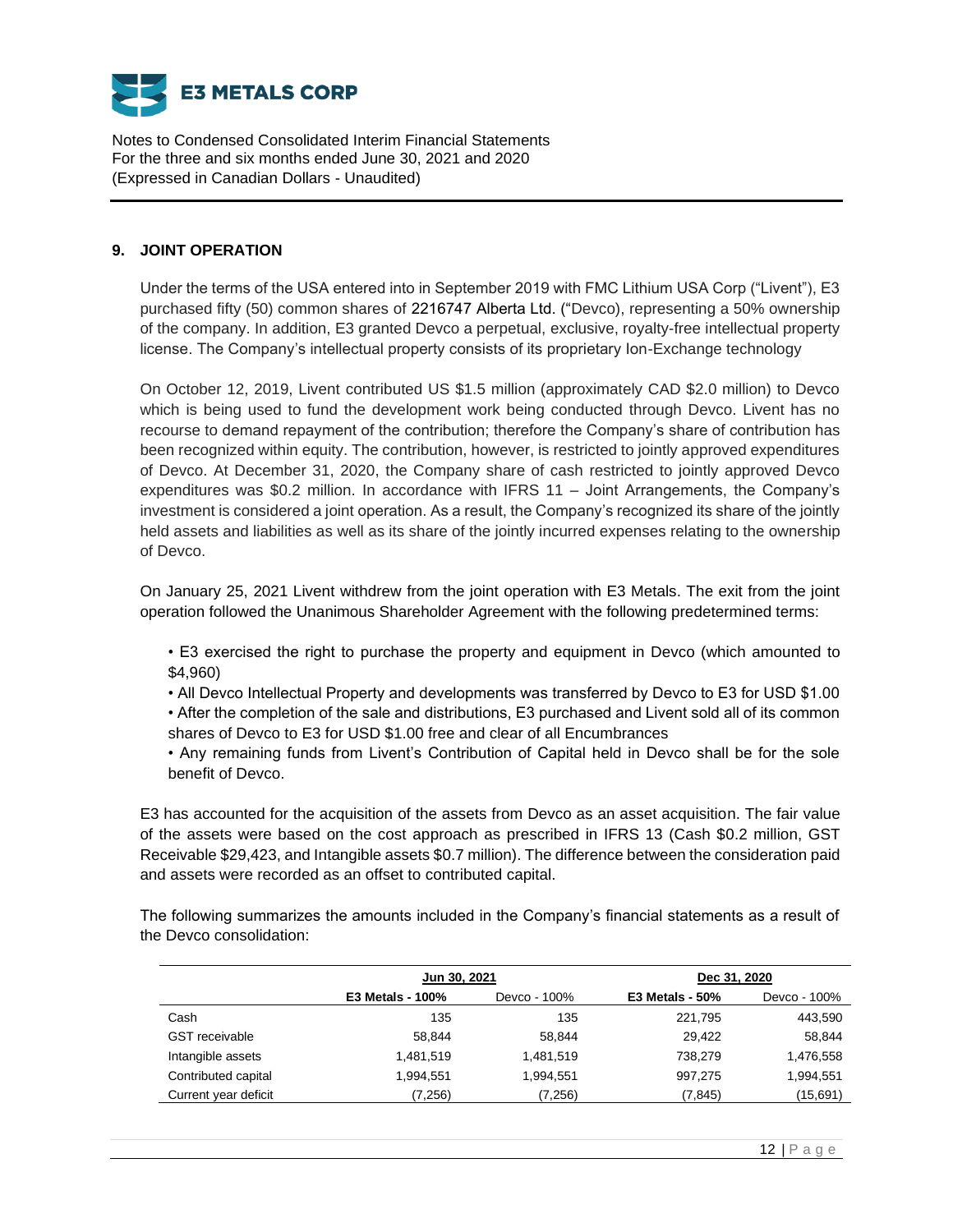

## **10. LEASE LIABILITIES**

|                                           | June 30, 2021                 | December 31, 2020           |
|-------------------------------------------|-------------------------------|-----------------------------|
| Liability:<br>Balance, January 1          | \$<br>18,306                  | \$<br>12,644                |
| Addition<br>Interest<br>Lease payments    | 326,007<br>6,097<br>(35, 826) | 42,934<br>1,528<br>(38,800) |
| Balance, end of period<br>Less short-term | 314,584<br>\$<br>(122, 524)   | 18,306<br>\$<br>(18, 306)   |
| Long-term                                 | 192,060                       | $\overline{\phantom{0}}$    |

The Company entered into two leases:

- Lab facility for 36 months effective February 1, 2021
- Office lease for 39.5 months effective April 15, 2021

The lease liabilities have been present valued using a discount rate of 8%.

## **11. LONG-TERM NOTES PAYABLE**

On September 23, 2020, the Company entered into an agreement with the Government of Canada as represented by the Minister responsible for Western Economic Diversification Canada. The Company received a total of \$150,000 to assist with general corporate costs. The Company had the right to prepay the note at any time without penalty and is not subject to any covenants. On March 9, 2021 the Company exercised this right and repaid in full.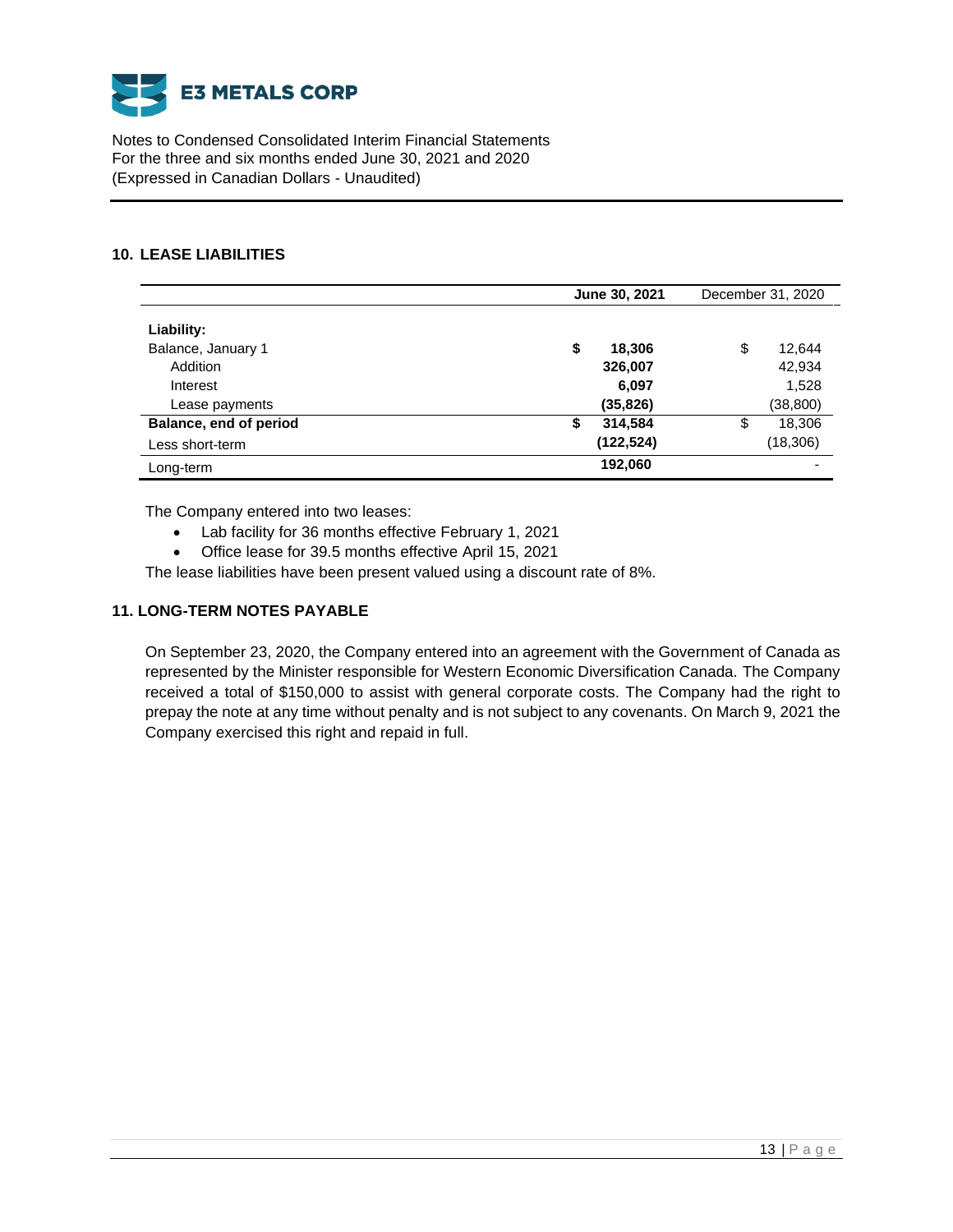

# **12. SHARE CAPITAL**

## *Authorized share capital*

Unlimited common shares with no par value.

## *Issued and outstanding*

|                                                          | <b>Number of Shares</b> |
|----------------------------------------------------------|-------------------------|
|                                                          | 2021                    |
| Balance at January 1                                     | 41,664,131              |
| Issuance of shares on exercise of stock options/warrants | 4,510,975               |
| Issuance of shares by private placement                  | 6,793,300               |
| <b>Balance at June 30</b>                                | 52,968,406              |

Share capital transactions during the period ended June 30, 2021 were as follows:

On February 8, 2021, the Company closed its brokered private placement by issuing 6,793,300 units at a price of \$1.185 per unit for total gross proceeds of \$8,050,061. Each unit was comprised of one common share and one common share purchase warrant. Each whole common share purchase warrant entitles the holder to acquire one additional common share at an exercise price of \$1.65 for a period of 24 months following the date of issuance. Commissions comprised of \$734,001 cash, and 567,931 broker warrants were issued in connection with the closing (valued at \$1,313,598 using Black Scholes). Broker warrants issued carry the same terms as the unit warrants. As the closing price of the Company's shares on February 8, 2021 exceeded the unit price of the private placement (\$3.45 and \$1.185 respectively), no residual value was allocated to the warrants.

During the period the Company issued 4,510,975 common shares pursuant to the exercise of 4,510,975 stock options and warrants at a price of \$0.40-\$1.40 per share. Total proceeds received were \$2,611,944.

The regulatory fees and legal fees attributable to the shares issuances for the year totaled \$125,251.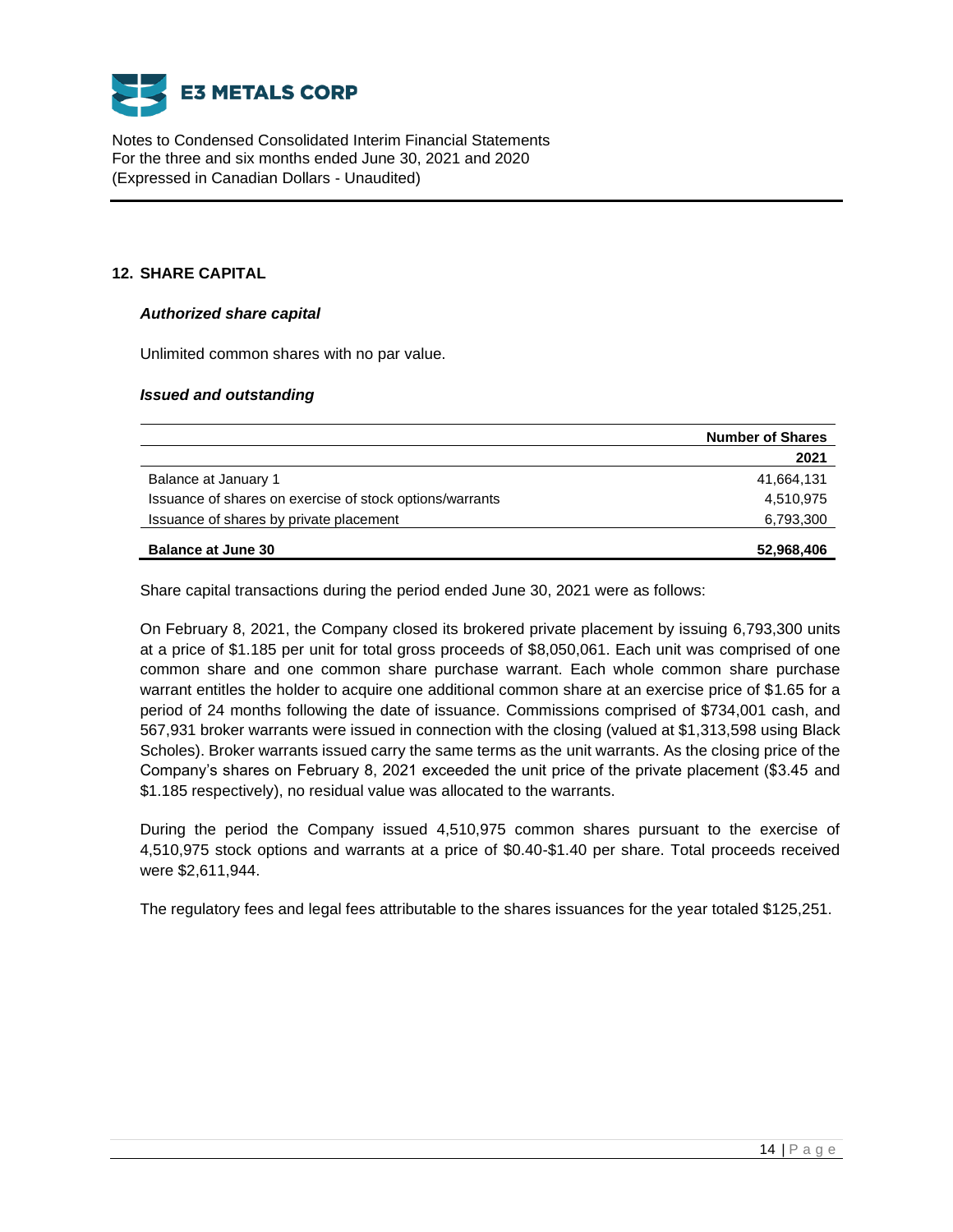

## **Share Purchase Warrants**

The issuances of the share purchase warrants are summarized as follows:

|                                                 | June 30, 2021         |                                           |  |  |
|-------------------------------------------------|-----------------------|-------------------------------------------|--|--|
|                                                 | Number of<br>warrants | <b>Weighted average</b><br>exercise price |  |  |
| Warrants, beginning of year                     | 6,767,300             | 0.93                                      |  |  |
| Issued in connection with the private placement | 6,793,300             | 1.65                                      |  |  |
| Brokers' warrants                               | 846,407               | 1.43                                      |  |  |
| Exercised                                       | (3,212,726)           | 0.64                                      |  |  |
| Warrants, end of period                         | 11,194,281            | 1.49                                      |  |  |

The share purchase warrants outstanding and exercisable as at June 30, 2021:

|                   |             |                |              | Weighted     |             |
|-------------------|-------------|----------------|--------------|--------------|-------------|
|                   | Number of   |                |              | average life | Number of   |
|                   | warrants    |                |              | of warrants  | warrants    |
| Grant date        | outstanding | Exercise price | Expiry date  | (years)      | exercisable |
| December 19, 2019 | 175,000     | \$<br>0.60     | Dec 19, 2022 | 1.47         | 175.000     |
| March 2, 2020     | 800,250     | \$<br>0.60     | Sep 2, 2022  | 1.18         | 800,250     |
| March 2, 2020     | 14,750      | \$<br>0.40     | Sep 2, 2022  | 1.18         | 14.750      |
| December 17, 2020 | 2,701,169   | \$<br>1.40     | Dec 17, 2022 | 1.47         | 2,701,169   |
| December 17, 2020 | 73,583      | \$<br>0.85     | Dec 17, 2022 | 1.47         | 73,583      |
| February 8, 2021  | 7,361,231   | \$<br>1.65     | Feb 8, 2023  | 1.61         | 7,361,231   |
| June 30, 2021     | 68,298      | \$<br>1.40     | Dec 17, 2022 | 1.47         | 68,298      |
|                   | 11,194,281  | \$<br>1.49     |              | 1.54         | 11,194,281  |

The fair value of broker warrants was estimated using the Black-Scholes pricing model based on the date of grant and using the following assumptions:

| Period ended June 30, 2021      |            |
|---------------------------------|------------|
| Risk-free interest rate         | 0.28%      |
| Expected stock price volatility | 94.73%     |
| <b>Expected life</b>            | 1.95 years |
| Fair value per warrant granted  | \$2.31     |
| Forfeiture rate                 | 0%         |

During the period ended June 30, 2021, the Company recorded \$1,313,599 in share issuance costs for the broker warrants granted during the period.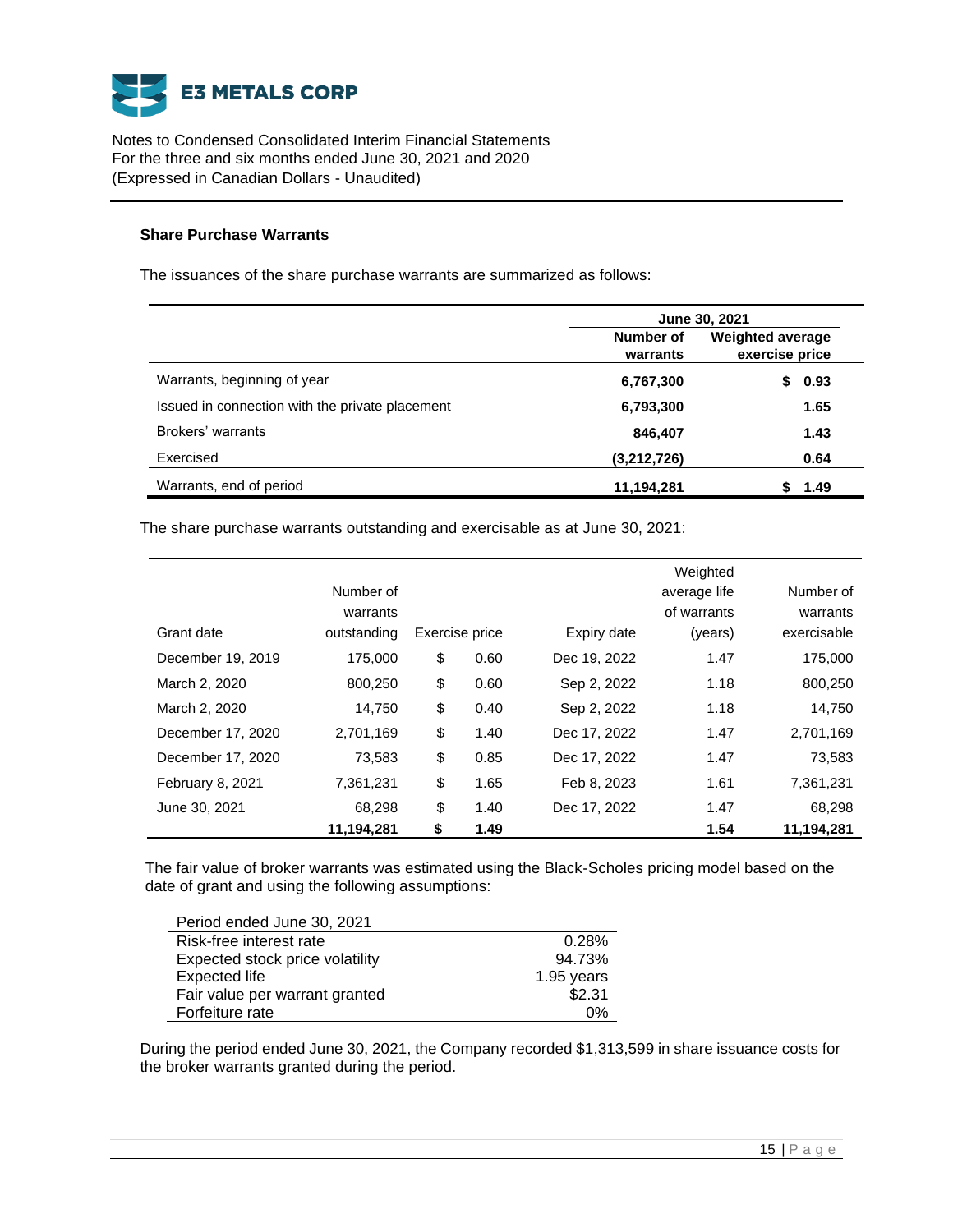

#### *Stock options*

The Company has adopted a shareholder-approved 10% rolling stock option plan (the "Plan") pursuant to which options are granted to directors, officers, employees and other service providers. The Company follows the policies of the Exchange where the number of common shares which may be issued pursuant to options granted under the Plan may not exceed 10% of the issued and outstanding shares of the Company from time to time at the date of granting of options. Each option agreement with the grantee sets forth, among other things, the number of options granted, the exercise price and the vesting conditions of the options. Options granted fully vest on the date of grant, except for options issued to Consultants, which vest in stages over 12 months with no more than 25% of the options vesting in any 3-month period.

A summary of the Company's stock option transactions is presented below:

The share options outstanding as at:

|                                        |                      | June 30, 2021                         | December 31, 2020    |                                       |  |
|----------------------------------------|----------------------|---------------------------------------|----------------------|---------------------------------------|--|
|                                        | Number of<br>options | Weighted<br>average<br>exercise price | Number of<br>options | Weighted<br>average<br>exercise price |  |
| Options outstanding, beginning of year | 2,938,000            | \$0.48                                | 1,915,000            | \$0.42                                |  |
| Granted                                | 2,080,000            | \$1.89                                | 1,903,000            | \$0.52                                |  |
| Exercised                              | (1,298,250)          | \$0.43                                | (780,000)            | \$0.41                                |  |
| Expired                                | (50,000)             | \$0.43                                | (100,000)            | \$0.40                                |  |
| Options outstanding, end of period     | 3,669,750            | \$1.29                                | 2,938,000            | \$0.48                                |  |

The weighted average life of options outstanding is 2.70 years (2020 – 1.99).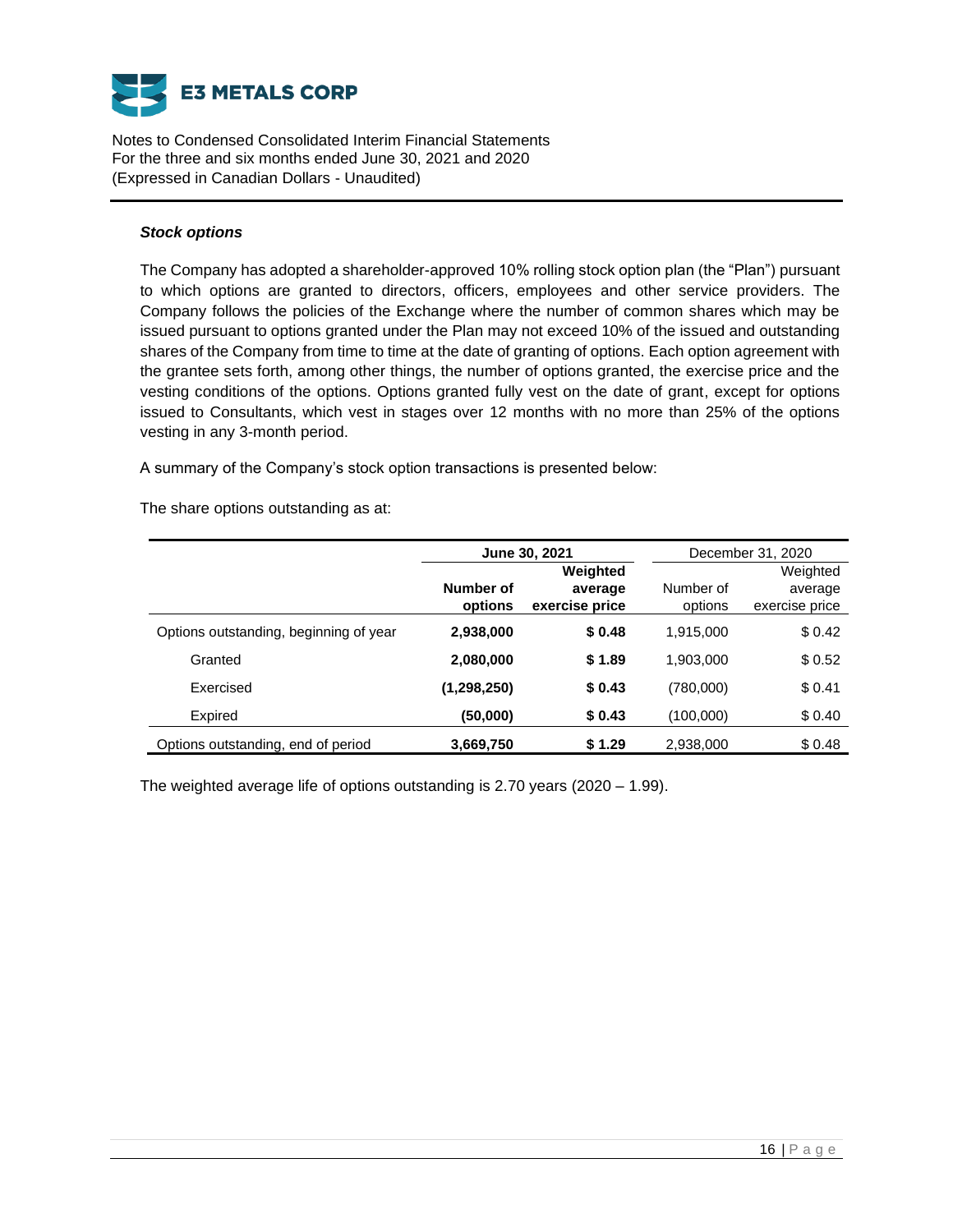

|                                   | Number of<br>Options |                |      |                   |
|-----------------------------------|----------------------|----------------|------|-------------------|
| Grant date                        | outstanding          | Exercise price |      | Expiry date       |
| August 21, 2018                   | 25,000               | \$             | 0.40 | August 21, 2021   |
| December 27, 2018                 | 125,000              | \$             | 0.40 | December 27, 2021 |
| November 11, 2019                 | 100,000              | \$             | 0.40 | November 11, 2022 |
| April 22, 2020                    | 85,000               | \$             | 0.40 | April 22, 2022    |
| April 22, 2020                    | 58,000               | \$             | 0.40 | October 21, 2022  |
| April 22, 2020                    | 500,000              | \$             | 0.40 | April 22, 2023    |
| August 15, 2020                   | 25,000               | \$             | 0.40 | August 15, 2022   |
| August 24, 2020                   | 30,000               | \$             | 0.40 | August 24, 2022   |
| November 9, 2020                  | 650,000              | \$             | 0.70 | November 9, 2023  |
| January 8, 2021                   | 85,000               | \$             | 1.08 | January 8, 2023   |
| January 13, 2021                  | 831,750              | \$             | 1.38 | January 13, 2024  |
| February 8, 2021                  | 35,000               | \$             | 3.20 | February 8, 2024  |
| February 17, 2021                 | 200,000              | \$             | 3.80 | February 17, 2024 |
| March 1, 2021                     | 100,000              | \$             | 3.57 | March 1, 2024     |
| March 19, 2021                    | 25,000               | \$             | 3.00 | March 19, 2024    |
| April 19, 2021                    | 50,000               | \$             | 2.05 | April 19, 2024    |
| June 23, 2021                     | 745,000              | \$             | 1.70 | June 23, 2026     |
| <b>Outstanding, End of Period</b> | 3,669,750            | \$             | 1.29 |                   |
| <b>Exercisable, End of Period</b> | 2,179,750            |                |      |                   |

The share options outstanding and exercisable as at June 30, 2021:

The fair value of options was estimated using the Black-Scholes options pricing model based on the date of grant and using the following assumptions:

| Period ended June 30, 2021      |                     |
|---------------------------------|---------------------|
| Risk-free interest rate         | $0.23\% - 0.28\%$   |
| Expected stock price volatility | $91.29\% - 98.10\%$ |
| <b>Expected life</b>            | 2.31 years          |
| Fair value per option granted   | $$0.63 - $2.73$     |
| Forfeiture rate                 | በ%                  |

During the period ended June 30, 2021, the Company recorded \$1,197,760 in share-based compensation expense for the options vested during the period.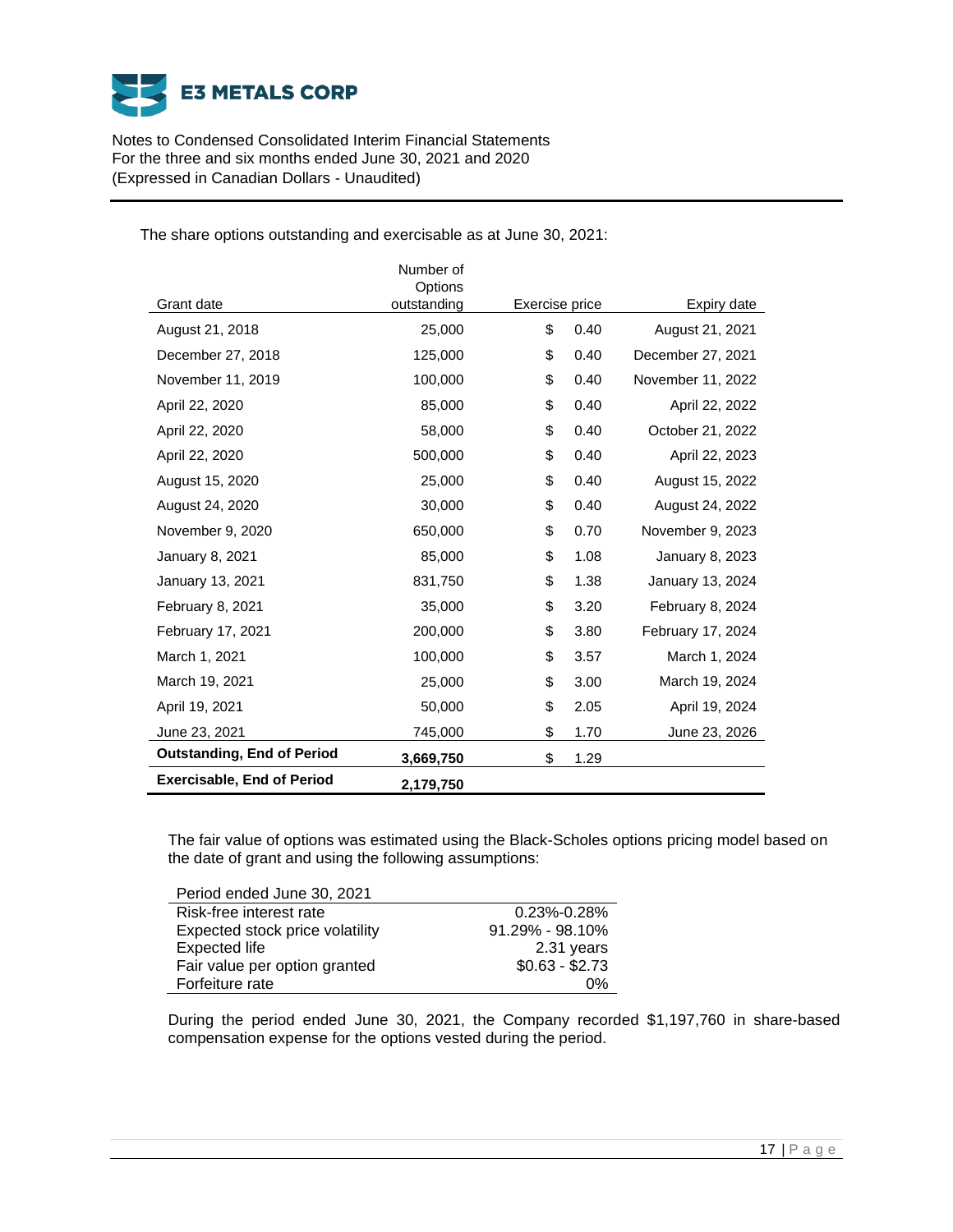

## **13. MANAGEMENT COMPENSATION**

Key management personnel are persons responsible for planning, directing and controlling activities of an entity, and include executive and non-executive directors and officers. During the six months ended June 30, 2021 and 2020, the remuneration of the key management personnel were as follows:

| Six months ended June 30,        | 2021    |     | 2020    |
|----------------------------------|---------|-----|---------|
| Management salaries and benefits | 206,900 | \$. | 148.755 |
| Consulting fees (i)              | 35,000  |     | 53,783  |
| Share-based compensation         | 76,709  |     | 24,952  |
| Total                            | 318,609 | S   | 227.490 |

(i) On January 1, 2021, the Company entered into an agreement with Evrota Energy Ltd. to provide part-time CFO services and other consulting services on a contract basis. For the period ended June 30, 2021, the Company paid \$35,000 in fees to Evrota Energy (2020 - \$53,783 in fees to the CFO Centre).

## **14. FINANCIAL RISK AND CAPITAL MANAGEMENT**

As at June 30, 2021, the Company's financial instruments include cash, restricted cash, receivables, trade payables and accrued liabilities, long-term notes payable and due to related parties. Cash, restricted cash and receivables are classified as financial assets at amortized cost. Trade payables and accrued liabilities, long-term notes payable and due to related parties are classified as amortized cost.

The carrying value of these financial instruments approximates their fair value due to their short-term maturity.

The Company's financial instruments are exposed to credit risk, liquidity risk, and market risks.

#### *Credit risk*

Credit risk is the risk that one party to a financial instrument will fail to discharge an obligation and cause the other party to incur a financial loss. The Company is exposed to credit risk with respect to its cash and receivables. The Company minimizes its exposure to credit risk by placing its cash with Canadian Schedule 1 Chartered banks. While there is concentration of risk by holding all funds with one institution, management assesses credit risk of cash as low due to the high credit quality rating the institution has with the rating agencies.

The Company's secondary exposure to credit risk is on its receivable. This risk is minimal as receivables consist primarily of refundable input tax credits.

#### *Currency risk*

The Company's current operations are not exposed to significant foreign currency risk.